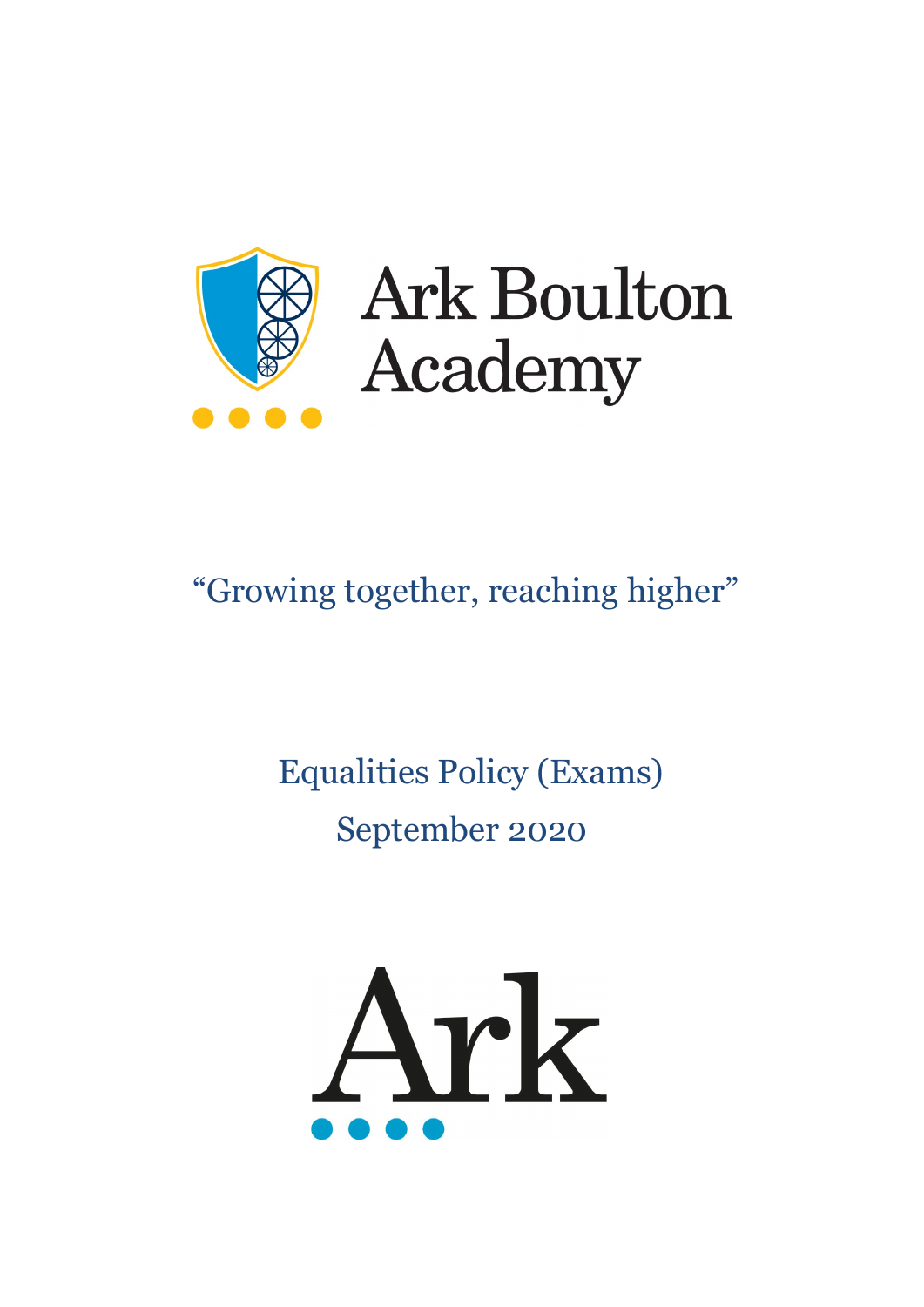# Information

# **Named personnel with designated responsibility for policy**

| Academic<br>year | <b>Designated Senior</b><br>person | Deputy<br>Designated<br>Senior person | Nominate<br>Governor | Chair of<br>Governors |
|------------------|------------------------------------|---------------------------------------|----------------------|-----------------------|
| 2019/20          | Daniel Richards                    | Farzana Ahmed                         |                      |                       |

# **Policy review dates**

| <b>Review Date</b> | Changes made | By whom         |
|--------------------|--------------|-----------------|
| December<br>  2020 | Updated      | Daniel Richards |

# **Key Staff involved in this policy**

| Role                              | Name(s)                           |
|-----------------------------------|-----------------------------------|
| Head of Centre                    | Daniel Richards                   |
| Senior Leader(s)                  | Caroline Entwistle, Farzana Ahmed |
| <b>SENCO</b>                      | Pawel Ptak                        |
| Assessor(s)                       | Pawel Ptak                        |
| Access arrangement facilitator(s) | Pawel Ptak                        |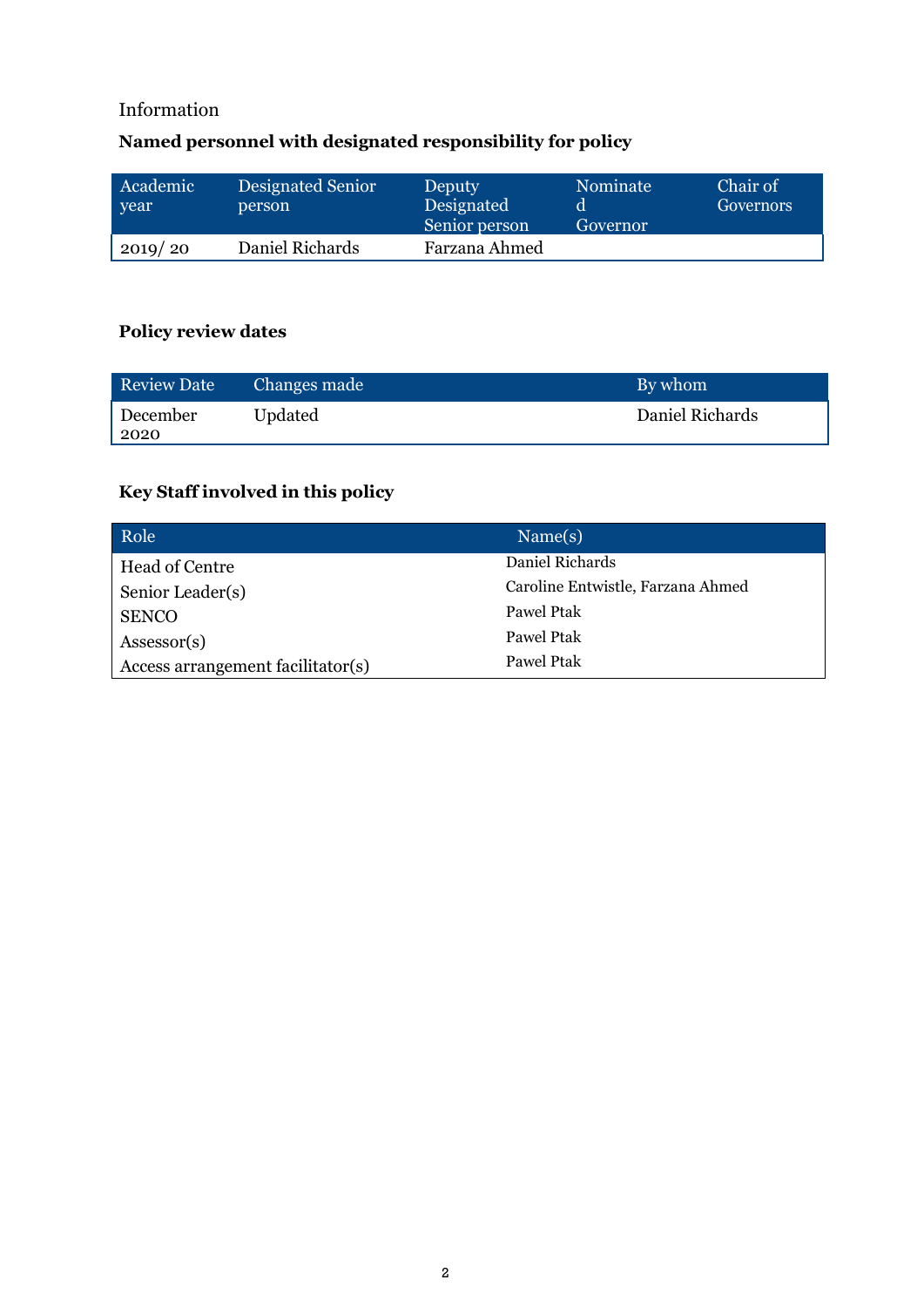# **Contents**

| $\textbf{Required access arrangements} \textbf{\texttt{m}} = \textbf{0.50} \textbf{0.000} \textbf{0.000} \textbf{0.000} \textbf{0.000} \textbf{0.000} \textbf{0.000} \textbf{0.0000} \textbf{0.0000} \textbf{0.0000} \textbf{0.0000} \textbf{0.0000} \textbf{0.0000} \textbf{0.0000} \textbf{0.0000} \textbf{0.0000} \textbf{0.0000} \textbf{0.0000} \textbf{0.0000} \$ |  |
|-------------------------------------------------------------------------------------------------------------------------------------------------------------------------------------------------------------------------------------------------------------------------------------------------------------------------------------------------------------------------|--|
|                                                                                                                                                                                                                                                                                                                                                                         |  |
|                                                                                                                                                                                                                                                                                                                                                                         |  |
|                                                                                                                                                                                                                                                                                                                                                                         |  |
|                                                                                                                                                                                                                                                                                                                                                                         |  |
|                                                                                                                                                                                                                                                                                                                                                                         |  |
|                                                                                                                                                                                                                                                                                                                                                                         |  |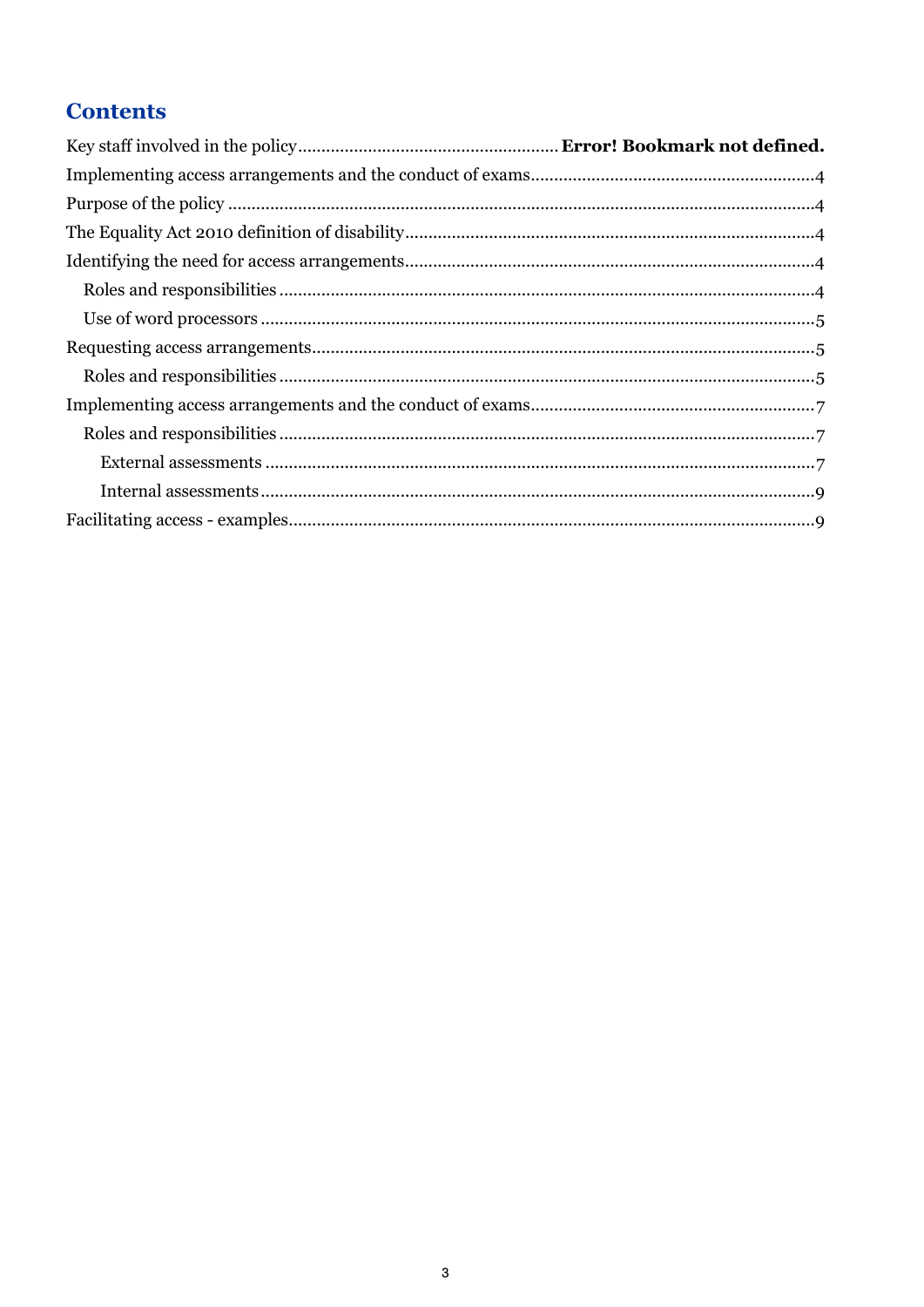# <span id="page-3-0"></span>**Purpose of the policy**

#### This document is provided as an exams-specific supplement to the *centre-wide equalities/disability/accessibility policy/plan* which details how the centre will:

• recognise its duties towards disabled candidates, including private candidates, as defined under the terms of the Equality Act 2010†. This must include a duty to explore and provide access to suitable courses, through the access arrangements process submit applications for reasonable adjustments and make reasonable adjustments to the service the centre provides to disabled candidates; †or any legislation in a relevant jurisdiction other than England and Wales which has an equivalent purpose and effect

JCQ's General Regulations for Approved Centres 2020-2021 (section 5.4)

This publication is further referred to in this policy as [GR.](http://www.jcq.org.uk/exams-office/general-regulations)

This policy details how the centre facilitates access to exams and assessments for disabled candidates, as defined under the terms of the Equality Act 2010, by outlining staff roles and responsibilities in relation to:

- identifying the need for appropriate arrangements, reasonable adjustments and/or adaptations (referred to in this policy as 'access arrangements')
- requesting access arrangements
- implementing access arrangements and the conduct of exams
- good practice in relation to the Equality Act 2010

### <span id="page-3-1"></span>**The Equality Act 2010 definition of disability**

A definition is provided on page 4 of the JCQ publication *Adjustments for candidates with disabilities and learning difficulties* Access Arrangements and Reasonable Adjustments 2020-2021 (**Definitions** section).

This publication is further referred to in this policy as [AA.](http://www.jcq.org.uk/exams-office/access-arrangements-and-special-consideration/regulations-and-guidance)

#### <span id="page-3-2"></span>**Identifying the need for access arrangements**

#### <span id="page-3-3"></span>**Roles and responsibilities**

#### **Head of centre**

Is familiar with the entire contents, refers to and directs relevant centre staff to the annually updated JCQ publications including [GR](http://www.jcq.org.uk/exams-office/general-regulations) and [AA](http://www.jcq.org.uk/exams-office/access-arrangements-and-special-consideration/regulations-and-guidance)

#### **Senior leader(s)**

Are familiar with the entire contents of the annually updated JCQ publications including [GR](http://www.jcq.org.uk/exams-office/general-regulations) and [AA](http://www.jcq.org.uk/exams-office/access-arrangements-and-special-consideration/regulations-and-guidance)

#### **Special educational needs coordinator (SENCo)**

- Has full knowledge and understanding of the contents, refers to and directs relevant centre staff to the annually updated JCQ publication [AA](http://www.jcq.org.uk/exams-office/access-arrangements-and-special-consideration/regulations-and-guidance)
- Ensures an appropriately qualified assessor(s) is appointed, evidence of the assessor's qualification(s) is obtained before he/she assesses candidates and that evidence of the qualification(s) of the person(s) appointed is held on file
- Ensures the assessment process is administered in accordance with the regulations and that the correct procedures are followed as per Chapter 7 of [AA](http://www.jcq.org.uk/exams-office/access-arrangements-and-special-consideration/regulations-and-guidance)
- Ensures a statement is provided which details the criteria the centre uses to award and allocate word processors for exams
- Leads on the access arrangements process to facilitate access for candidates
- Ensures the qualified assessor(s) has access to the assessment objectives for the relevant specification(s) a candidate is undertaking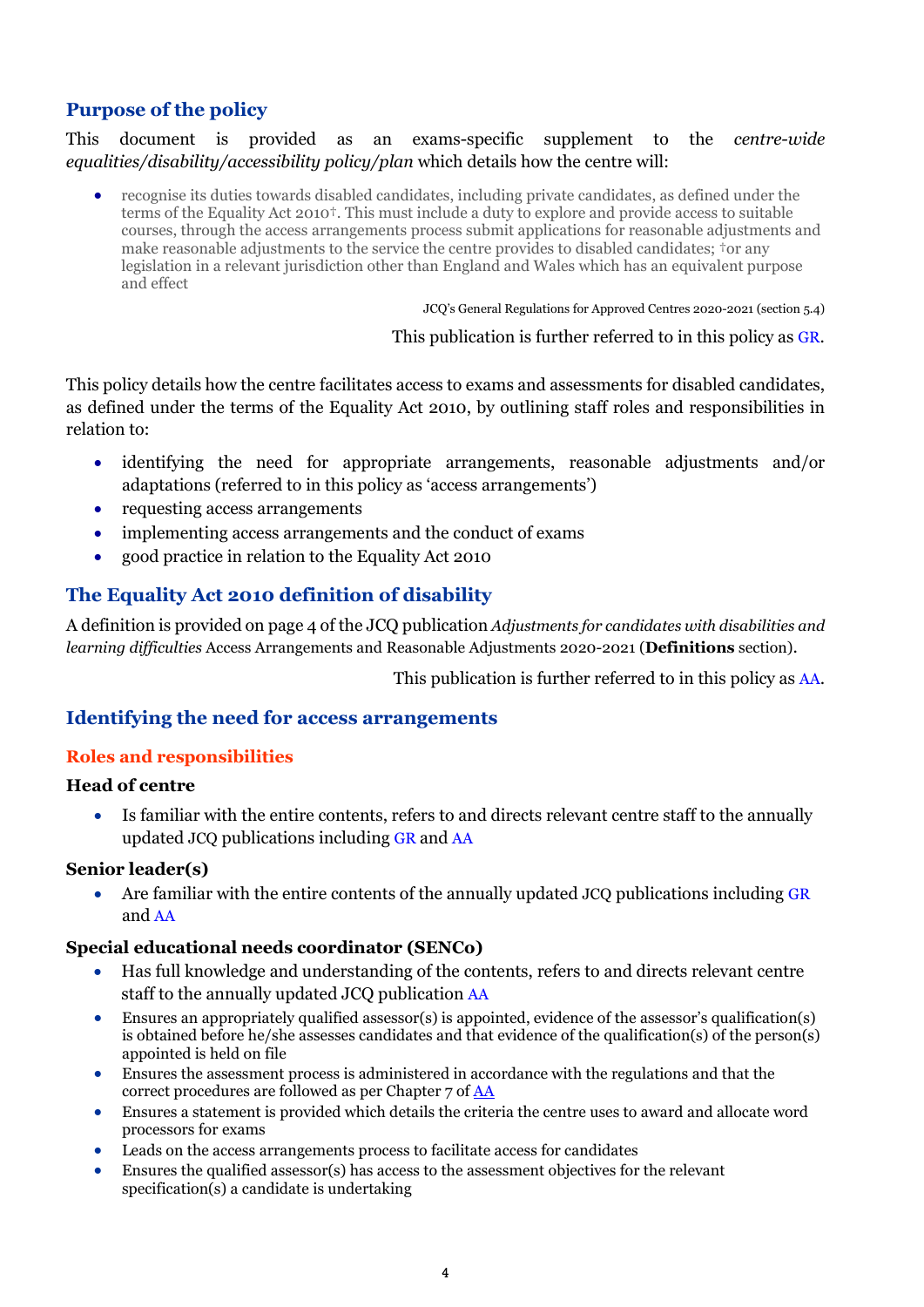- Ensures that all assessments carried out and arrangements put in place comply with JCQ and awarding body regulations and guidance
- Ensures arrangements put in place for exams/assessments reflect a candidate's *normal way of working* within the centre
- Ensures the need for access arrangements for a candidate is considered on a subject by subject basis
- Presents when requested by a JCQ Centre Inspector, evidence of the assessor's qualification
- Works with teaching staff, relevant support staff and the exams officer to ensure centre-delegated and awarding body approved access arrangements are put in place for candidates taking internal and external exams/assessments
- Provide information to evidence the normal way of working of a candidate
- Conducts appropriate assessments to identify the need(s) of a candidate
- Provides appropriate evidence to confirm the need(s) of a candidate
- Completes appropriate documentation as required by the regulations of JCQ and the awarding body

#### **Teaching staff**

- Inform the SENCo of any support that might be needed by a candidate
- Support the SENCo in determining the need for and implementing access arrangements

**Support staff** (for example, Learning Support Assistants, Teaching Assistants and Communication Support Workers)

• (where appropriate) Provide comments/observations to support the SENCo to 'paint a holistic picture of need', confirming normal way of working for a candidate

#### **Exams Officer**

- Ensures a policy demonstrating the centre's compliance with relevant legislation is in place
- Provides a policy on the use of word processors in exams and assessments

#### **Assessor of candidates with learning difficulties**

(An assessor of candidates with learning difficulties will be an appropriately qualified access arrangements assessor/psychologist/specialist assessor)

• Has detailed understanding of the JCQ publication [AA](http://www.jcq.org.uk/exams-office/access-arrangements-and-special-consideration/regulations-and-guidance)

#### <span id="page-4-0"></span>**Use of word processors**

**[https://arkschools.sharepoint.com/:w:/s/data2/EaEX08dFCt9Po20Ae3vK9SIBSzxndj\\_DHpmKwuWD1](https://arkschools.sharepoint.com/:w:/s/data2/EaEX08dFCt9Po20Ae3vK9SIBSzxndj_DHpmKwuWD1-xP5g?e=Y51zQ9) [-xP5g?e=Y51zQ9](https://arkschools.sharepoint.com/:w:/s/data2/EaEX08dFCt9Po20Ae3vK9SIBSzxndj_DHpmKwuWD1-xP5g?e=Y51zQ9)**

**A centre must have a policy on the use of word processors**… **A member of the centre's senior leadership team must produce a statement for inspection purposes which details the criteria the centre uses to award and allocate word processors for examinations.** [\(AA](http://www.jcq.org.uk/exams-office/access-arrangements-and-special-consideration/regulations-and-guidance) 5.8)

#### <span id="page-4-1"></span>**Requesting access arrangements**

#### <span id="page-4-2"></span>**Roles and responsibilities**

#### **SENCo**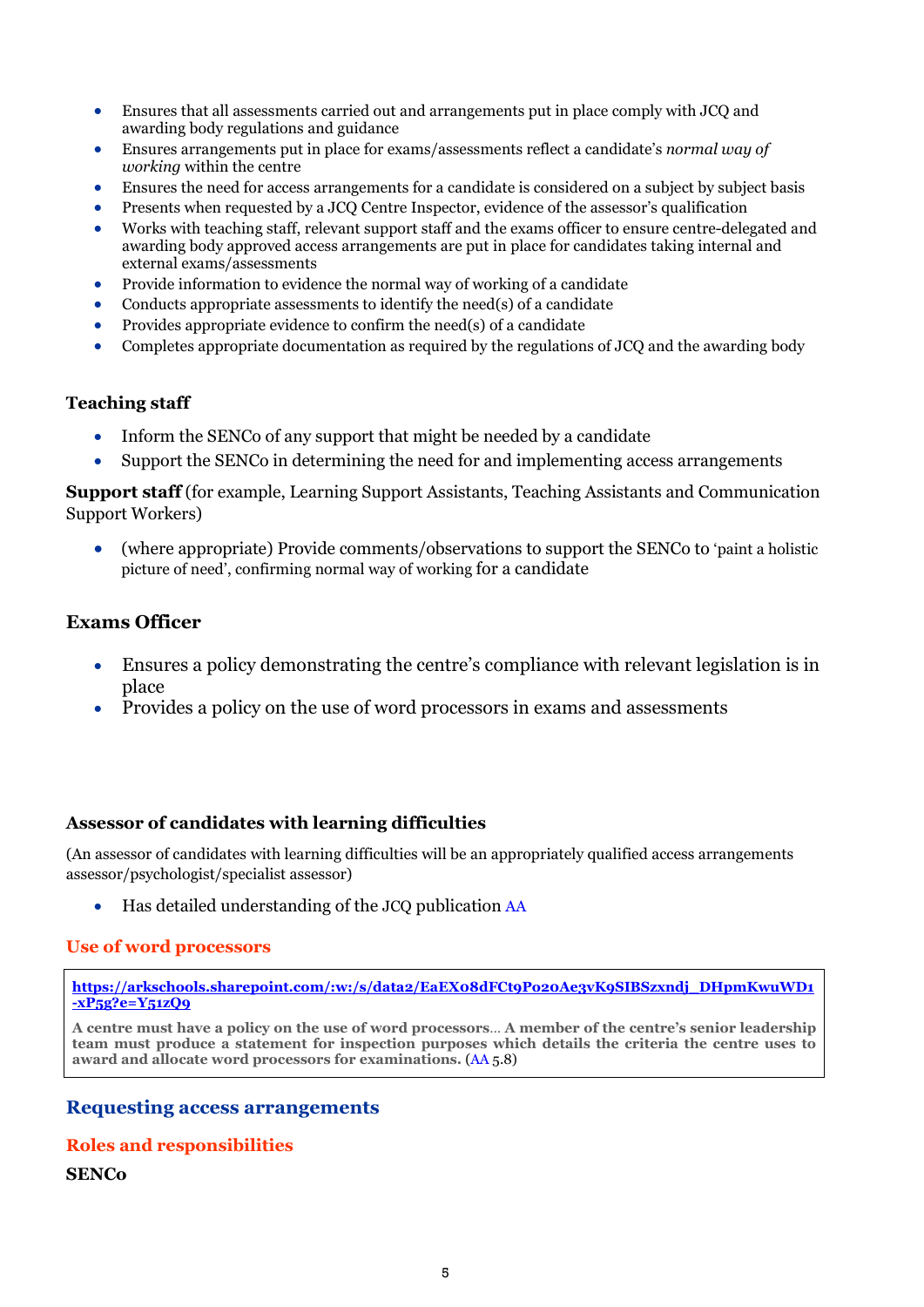- Determines if the arrangements identified for a candidate require prior approval from the awarding body before the arrangements are put in place or if approval is centre-delegated
- Follows guidance i[n AA](http://www.jcq.org.uk/exams-office/access-arrangements-and-special-consideration) (chapter 8) to process approval applications for access arrangements for those qualifications included
- Applies for approval where this is required, through Access arrangements online (AAO), or through the awarding body where qualifications sit outside the scope of AAO
- Ensures appropriate and required evidence is held on file to confirm validation responses in AAO including (where required) the completion of JCQ Form 8 (Application for access arrangements – Profile of learning difficulties), and/or centre based evidence including concise file note(s) on centre headed paper, signed and dated, and a body of evidence to substantiate the candidate's normal way of working within the centre (Form 8 must only be used for candidates with learning difficulties who are not subject to a current EHCP or Statement of Special Educational Needs or those requiring a Language Modifier.)
- Ensures where form 8 is required to be completed, the form is signed (a handwritten, electronic or typed signature is acceptable) and dated as required prior to approval being sought and that the form is provided for processing and inspection purposes (This may be a hard copy paper version or an electronic version)
- Ensures the names of all other assessors, who are assessing candidates studying qualifications covered by AAO are entered into AAO to confirm their status including any professionals working outside the centre
- Confirms by ticking the *'Confirmation'* box prior to submitting the application for approval that the *'malpractice consequence statement'* has been read and accepted
- Makes an *awarding body referral* through AAO where the initial application for approval may not be approved by AAO, where it is deemed by the centre that the candidate does meet the criteria for the arrangement(s)
- Ensures that arrangements, and approval where required, are in place before a candidate takes his/her first exam or assessment (which is externally assessed or internally assessed/externally moderated)
- Ensures that where approval is required that this is processed at the start of the course and at the latest by the awarding body deadline
- Maintains a file/e-folder for each candidate (the required documentation for a candidate will either be all in hard copy within the candidate's file or all in electronic format within the candidate's e-folder) that will include:
- completed JCQ/awarding body application forms and evidence forms
- appropriate evidence to support the need for the arrangement where required
- appropriate evidence to support normal way of working within the centre
- in addition, for those qualifications covered by AAO (where approval is required), a print out/PDF of the AAO approval and a signed candidate personal data consent form (which provides candidate consent to their personal details being shared)
- Presents the files/e-folders when requested by a JCO Centre Inspector and addresses any queries/questions raised
- Liaises with teaching staff regarding any appropriate modified paper requirements for candidates
- •

#### **Exams officer (EO)**

- Is familiar with the entire contents of the annually updated JCQ publication [GR](http://www.jcq.org.uk/exams-office/general-regulations) and is aware of information contained in [AA](http://www.jcq.org.uk/exams-office/access-arrangements-and-special-consideration/regulations-and-guidance) where this may be relevant to the EO role
- Liaises with the SENCo to ensure arrangements are in place to either order a non-interactive electronic (PDF) question paper or to open question paper packets in the secure room within 90 minutes of the published starting time for the exam where the centre is permitted to modify a timetabled written component exam paper (copy on coloured paper, enlarge to A3 or copy to single sided print)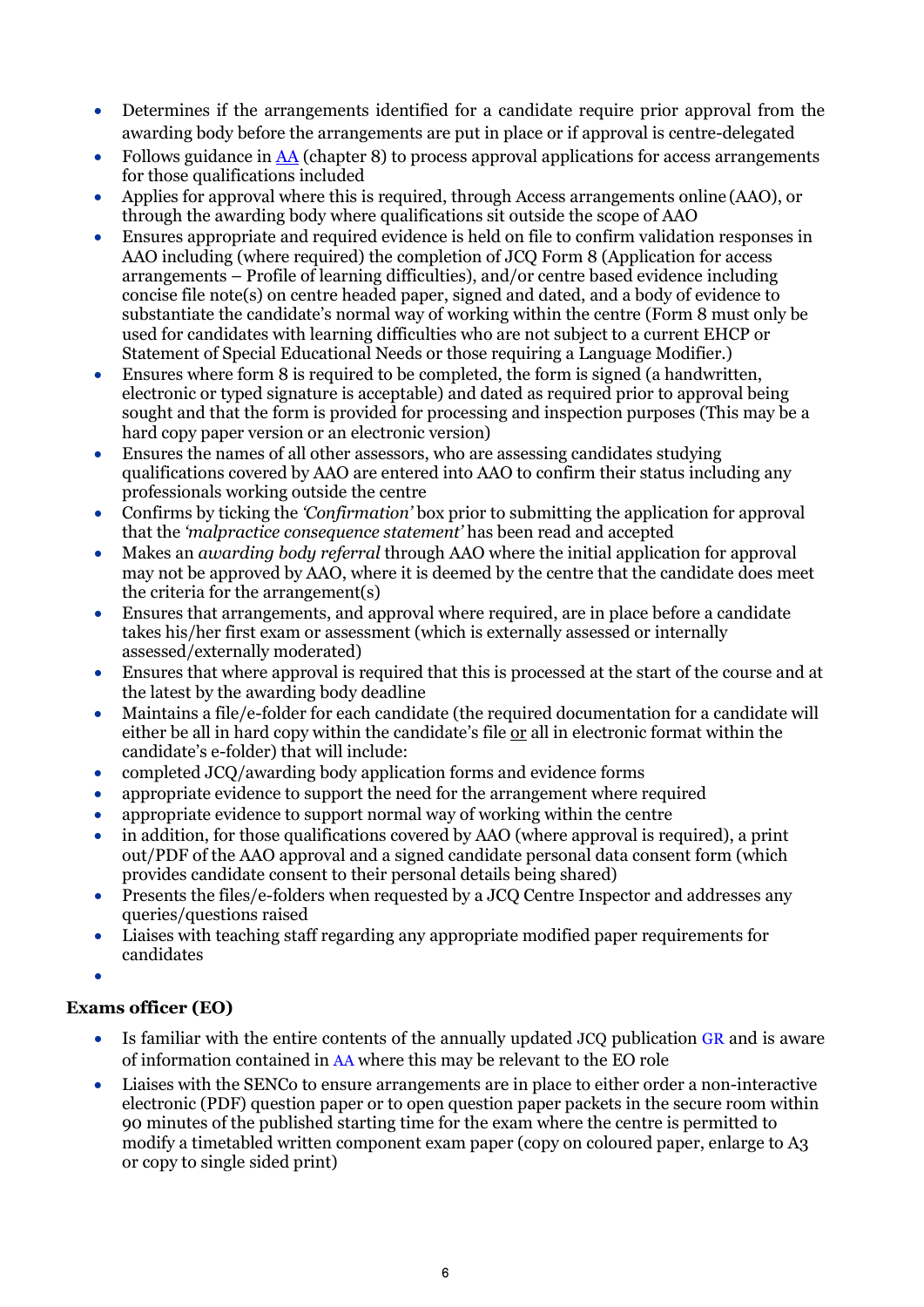• Following the appropriate process (using AAO for those qualifications included in the tool; using Form VQ/EA), orders published modified papers, by the awarding body's deadline for the exam series, where these may be required for a candidate

#### <span id="page-6-0"></span>**Implementing access arrangements and the conduct of exams**

#### <span id="page-6-1"></span>**Roles and responsibilities**

#### <span id="page-6-2"></span>**External assessments**

These are assessments which are normally set and marked/examined by an awarding body which must be conducted according to awarding body instructions and/or the JCQ publication [Instructions for](http://www.jcq.org.uk/exams-office/ice---instructions-for-conducting-examinations)  [conducting examinations](http://www.jcq.org.uk/exams-office/ice---instructions-for-conducting-examinations) (ICE).

#### **Head of centre**

• Supports the SENCo, the exams officer and other relevant centre staff in ensuring appropriate arrangements, adjustments and adaptations are in place to facilitate access for disabled candidates to exams

#### **SENCo**

- Ensures appropriate arrangements, adjustments and adaptations are in place to facilitate access for candidates where they are disabled within the meaning of the Equality Act (unless a temporary emergency arrangement is required at the time of an exam)
- Is familiar with the instructions for Invigilation arrangements for candidates with access arrangements and Access arrangements in [ICE](http://www.jcq.org.uk/exams-office/ice---instructions-for-conducting-examinations) 2020-2021
- Ensures a candidate is involved in any decisions about arrangements, adjustments and/or adaptations that may be put in place for him/her and ensures the candidate understands what will happen at exam time
- Ensures exam information (JCQ information for candidates documents, individual exam timetable etc.) is adapted where this may be required for a disabled candidate to access it
- Ensures that prior to any arrangements being put in place checks are made that arrangements do not impact on any assessment criteria/competence standards being tested
- Ensures that any arrangements put in place do not unfairly disadvantage or advantage disabled candidates
- Monitors, in internal tests/mock exams, the use of arrangements granted to a candidate and where a candidate has never made use of the arrangement, may consider withdrawing the arrangement, provided the candidate will not be placed at a substantial disadvantage
- Liaises with the exams officer (EO) regarding facilitation and invigilation of access arrangement candidates in exams
- Liaises with other relevant centre staff regarding the provision of appropriate rooming and equipment that may be required to facilitate access for disabled candidates to exams
- Appoints appropriate centre staff as facilitators to support candidates (practical assistant, prompter, Language Modifier, reader, scribe or Communication Professional)
- Ensures facilitators supporting candidates are appropriately trained and understand the rules of the particular access arrangement(s)
- Ensures a record of the content of training given to those facilitating an access arrangement for a candidate under examination conditions is kept and retained on file until the deadline for reviews of marking has passed or until any appeal, malpractice or other results enquiry has been completed, whichever is later
- Ensures where the candidate's own subject teacher will be used (in exceptional circumstances) as a facilitator, an invigilator will be present at all times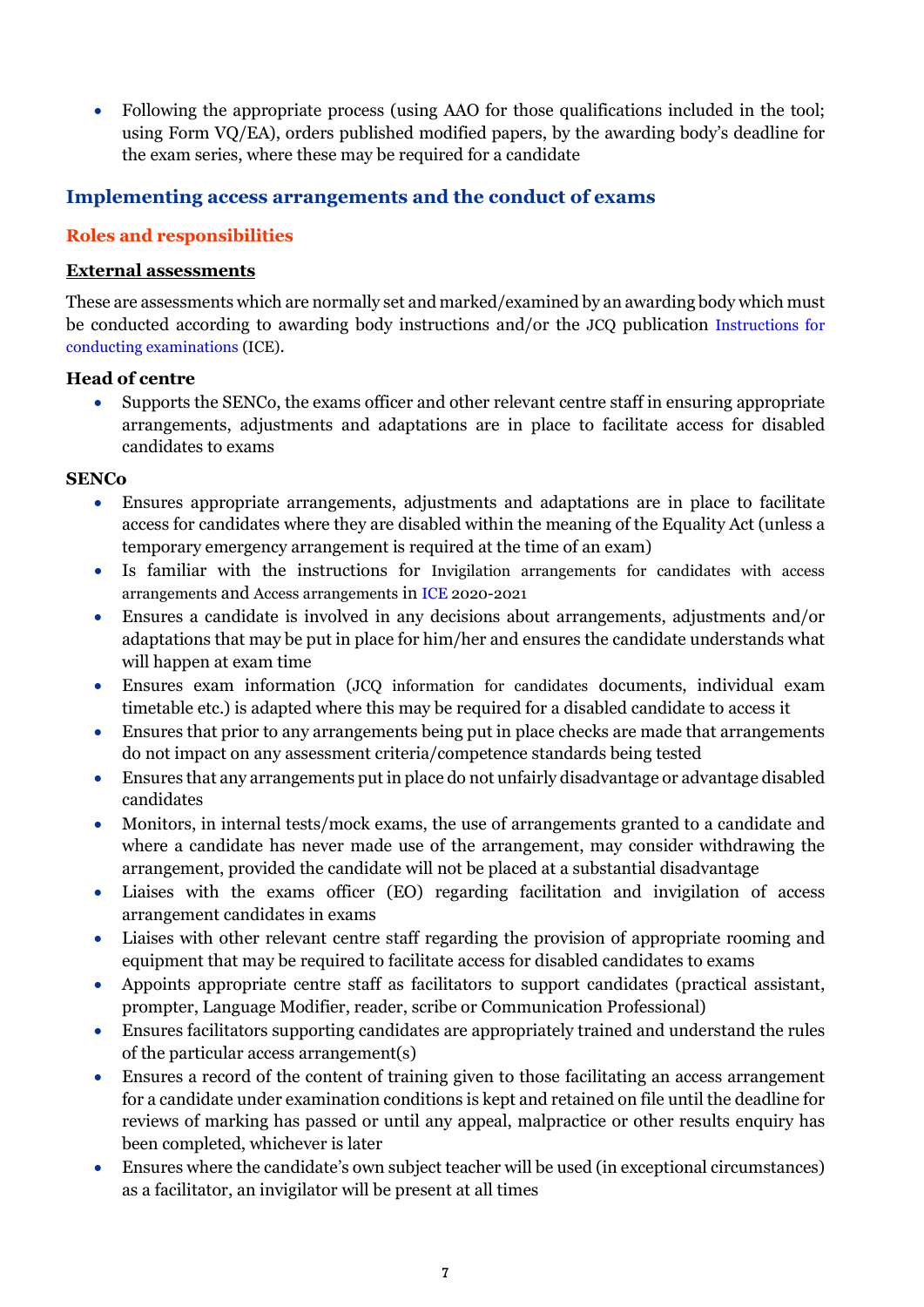- Ensures where a facilitator is allocated to support a candidate under exam conditions that they will not be a relative, friend, peer or private tutor of the candidate
- Ensures the facilitator is known by or introduced to the candidate prior to exams
- Ensures a facilitator acting as a prompter will not normally be the candidate's own subject teacher and must not be a relative, friend or peer of the candidate (understanding that a private tutor cannot act as a prompter for the candidate)
- Ensures a facilitator acting as a prompter is aware of the appropriate way to prompt depending on the needs of the candidate
- Liaises with the EO to ensure that invigilators are made aware of the Equality Act 2010 and are trained in disability issues
- Ensures invigilators supervising access arrangement candidates are trained in their role and understand the invigilation arrangements required for access arrangement candidates and the role of any facilitator
- Ensures cover sheets, where these are required by the arrangement are completed as required by facilitators
- Liaises with the EO where a facilitator may be required to support a candidate requiring an emergency (temporary) access arrangement at the time of exams
- Ensures appropriate seating arrangements are in place where different arrangements may need to be made for a candidate to facilitate access to his/her exams
- Ensures candidates with access arrangements are identified on exam room seating plans and invigilators are made aware of the arrangements awarded and invigilators informed of those candidates with access arrangements and made aware of the access arrangement(s) awarded
- Ensures invigilators are briefed prior to each exam session of the arrangements in place for a disabled candidate in their exam room
- •
- •

# **Exams officer**

- Understands and follows instructions for Invigilation arrangements for candidates with access arrangements and Access arrangements in [ICE](http://www.jcq.org.uk/exams-office/ice---instructions-for-conducting-examinations) 2020-2021
- Checks in advance of dated exams/assessments that modified paper orders have arrived (and if not will contact the awarding body to ensure that papers are available when required)
- Makes modifications that are permitted by the centre (a question paper copied onto coloured paper, an A4 to A3 enlarged paper or a paper printed on single sheets or where a question paper may need to be scanned into PDF format where a candidate is approved the use of a computer reader) that may be required and either accesses a non-interactive electronic (PDF) question paper or opens the exam question paper packet in the secure room no earlier than 90 minutes prior to the awarding body's published start time of the exam
- Understands that where permitted/approved, secure exam question paper packets may need to be opened early so the facilitator (Language Modifier, Live Speaker, Communication Professional **only**) may have access to the question paper 60 minutes prior to the awarding body's published starting time for the exam in order to prepare
- Provides cover sheets prior to the start of an exam where required for particular access arrangements and ensures that these have been fully completed before candidates' scripts are dispatched to examiners/markers
- prints pre-populated cover sheets from AAO where this is required for particular arrangements
- Has a process in place to deal with emergency (temporary) access arrangements as they arise at the time of exams in terms of rooming and invigilation
- Liaises with the SENCo where a facilitator may be required to support a candidate requiring an emergency (temporary) access arrangement at the time of exams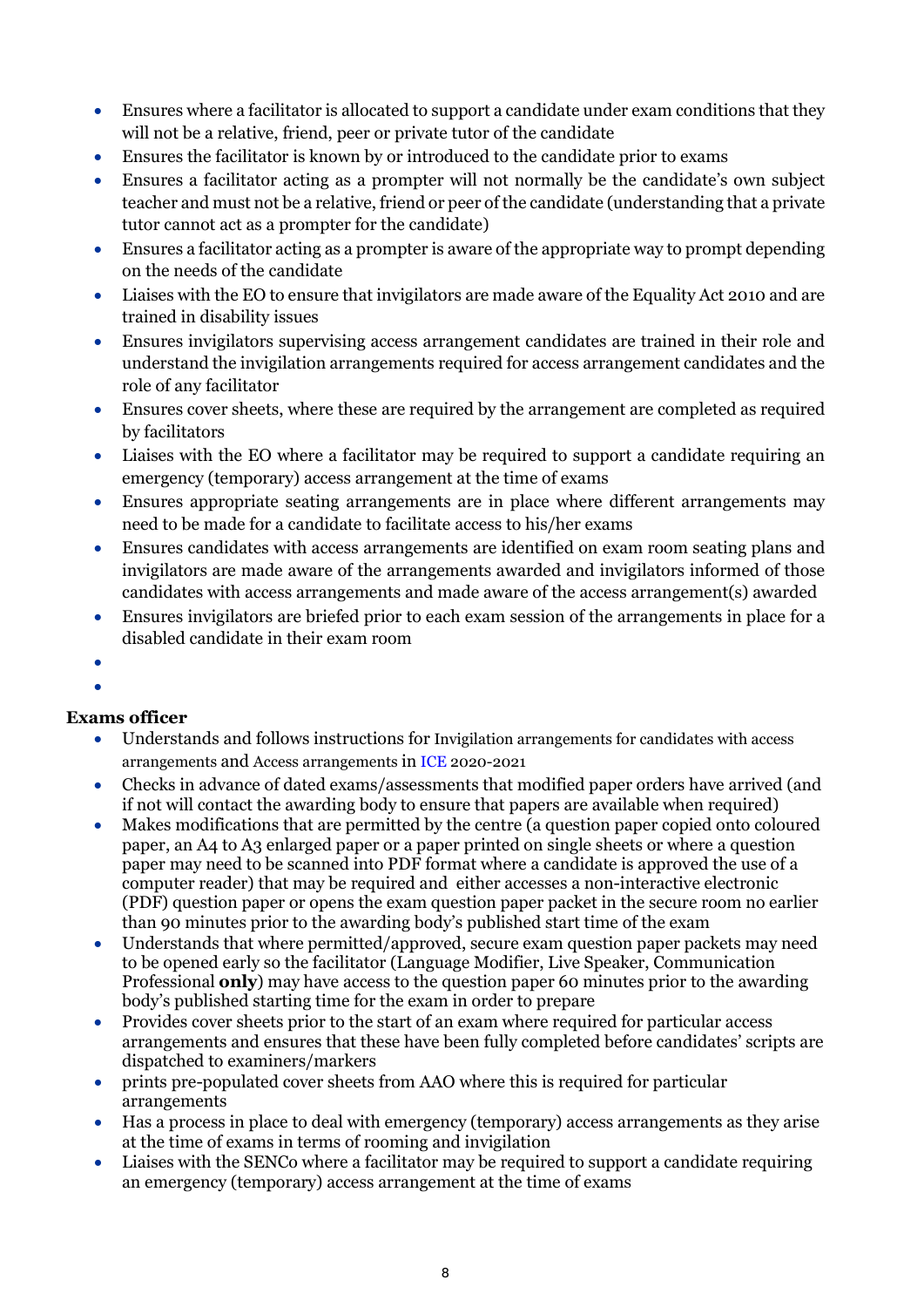- Where required for emergency (temporary) access arrangements, applies for approval through AAO or through the awarding body where qualifications sit outside the scope of AAO
- •

#### **Other relevant centre staff**

- Support the SENCo and the exams officer to ensure appropriate arrangements, adjustments and adaptations are in place to facilitate access for disabled candidates to exams
- Is familiar with the instructions for Invigilation arrangements for candidates with access arrangements and Access arrangements in [ICE](http://www.jcq.org.uk/exams-office/ice---instructions-for-conducting-examinations) 2020-2021
- •

#### <span id="page-8-0"></span>**Internal assessments**

These are non-examination assessments (NEA) which are normally set by a centre/awarding body, marked and internally moderated by the centre and externally moderated by the awarding body.

Externally marked and/or externally set practical examinations taken at different times across centres are classified as 'NEA'. (JCQ publication [Instructions for conducting non-examination assessments](http://www.jcq.org.uk/exams-office/non-examination-assessments)*,*  Foreword)

#### **SENCo**

- Liaises with teaching staff to implement appropriate access arrangements for candidates
- Ensures candidates are aware of the access arrangements that are in place for their assessments
- Ensures a candidate has had appropriate opportunities to practise using the access arrangement(s) before his/her first examination
- Ensures facilitators supporting candidates are appropriately trained and understand the rules of the particular access arrangement(s)
- Ensures cover sheets are completed as required by facilitators
- Liaises with the teacher where a facilitator may be required to support a candidate requiring an emergency (temporary) access arrangement at the time of his/her formal supervised assessment
- •

# **Teaching staff**

- Support the SENCo in implementing appropriate access arrangements for candidates
- Provide the SENCo with assessment schedules to ensure arrangements are put in place when required
- Liaise with the SENCo regarding assessment materials that may need to be modified for a candidate

#### <span id="page-8-1"></span>**Facilitating access - examples**

The following information confirms the centre's good practice in relation to the Equality Act 2010 and the conduct of examinations.

On a candidate by candidate basis, consideration is given to

- adapting assessment arrangements
- adapting assessment materials
- the provision of specialist equipment or adaptation of standard equipment
- adaptation of the physical environment for access purposes

The table provides example arrangements, adjustments and adaptations that are considered to meet the need(s) of a candidate and the actions considered/taken by the centre for the purposes of facilitating access.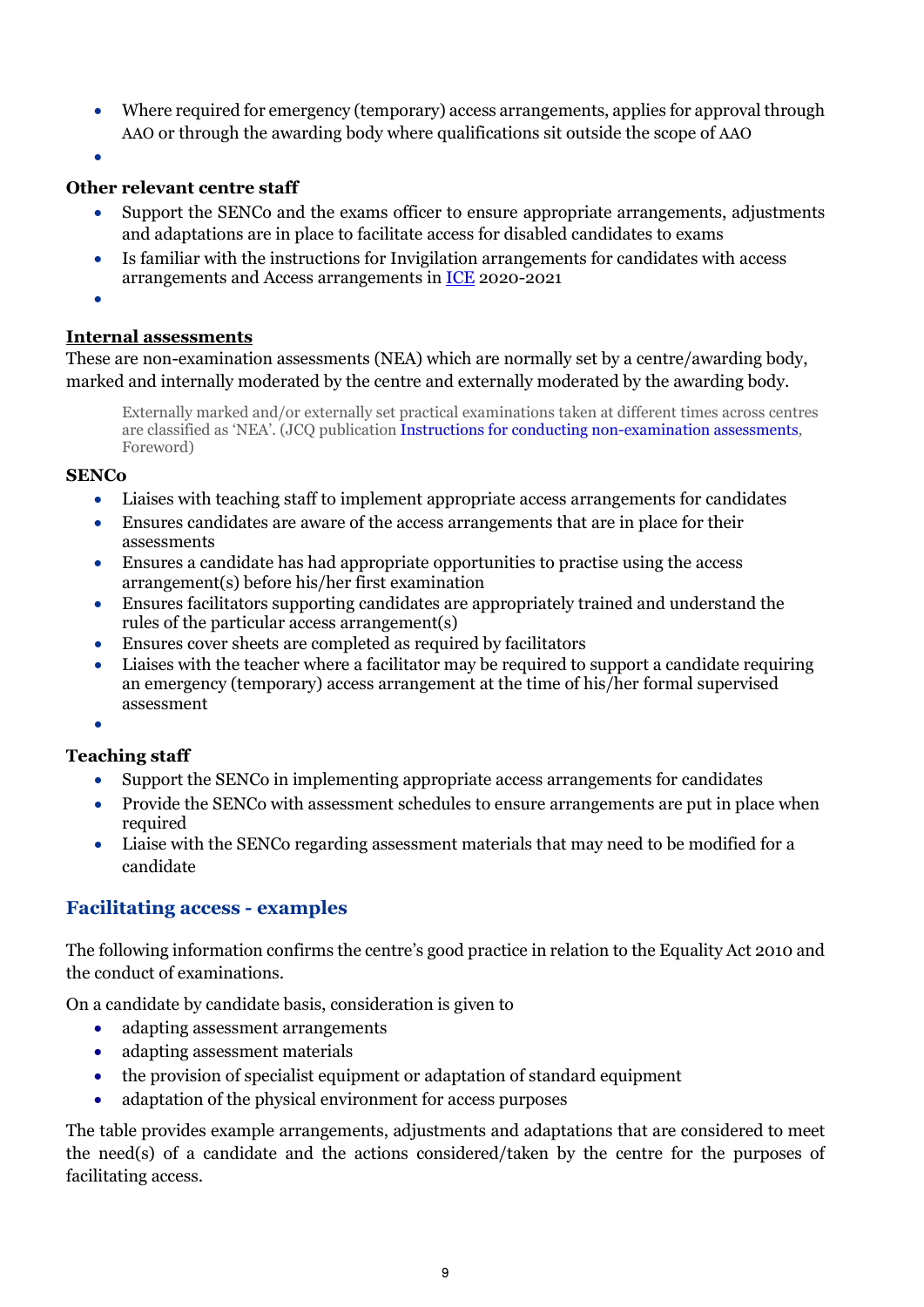| <b>Example of candidate</b><br>need(s)                                                    | Arrangements<br>explored                                                            | Centre actions                                                                                                                                                                                                                                                                       |
|-------------------------------------------------------------------------------------------|-------------------------------------------------------------------------------------|--------------------------------------------------------------------------------------------------------------------------------------------------------------------------------------------------------------------------------------------------------------------------------------|
| A medical condition<br>which prevents the<br>candidate from taking<br>exams in the centre | Alternative site for<br>the conduct of<br>examinations<br>Supervised rest<br>breaks | SENCo gathers evidence to support the need for the candidate to<br>take exams at home                                                                                                                                                                                                |
|                                                                                           |                                                                                     | Pastoral head provides written statement for file to confirm the<br>need                                                                                                                                                                                                             |
|                                                                                           |                                                                                     | Approval confirmed by SENCo; AAO approval for both<br>arrangements not required                                                                                                                                                                                                      |
|                                                                                           |                                                                                     | Pastoral head discussion with candidate to confirm the<br>arrangements should be put in place                                                                                                                                                                                        |
|                                                                                           |                                                                                     | EO submits 'Alternative site form' for timetabled written exams<br>to awarding body/bodies online through CAP                                                                                                                                                                        |
|                                                                                           |                                                                                     | An on-line submission must only be made for timetabled written<br>examinations in the following qualifications                                                                                                                                                                       |
|                                                                                           |                                                                                     | EO provides candidate with exam timetable and JCQ<br>information for candidates                                                                                                                                                                                                      |
|                                                                                           |                                                                                     | Pastoral head confirms with candidate the information is<br>understood                                                                                                                                                                                                               |
|                                                                                           |                                                                                     | Pastoral head agrees with candidate that prior to each exam will<br>call to confirm fitness to take exam                                                                                                                                                                             |
|                                                                                           |                                                                                     | EO allocates invigilator(s) to candidate's timetable; confirms<br>time of collection of exam papers and materials                                                                                                                                                                    |
|                                                                                           |                                                                                     | Invigilator monitors candidate's condition for each exam and<br>records any issues on incident log                                                                                                                                                                                   |
|                                                                                           |                                                                                     | Invigilator records rest breaks (time and duration) on incident<br>log and confirms set time given for exam                                                                                                                                                                          |
|                                                                                           |                                                                                     | Invigilator briefs EO after each exam on how candidate's<br>performance in exam may have been affected by his/her<br>condition                                                                                                                                                       |
|                                                                                           |                                                                                     | EO discusses with pastoral head if candidate is eligible for special<br>consideration (candidate present but disadvantaged)                                                                                                                                                          |
|                                                                                           |                                                                                     | EO processes request(s) for special consideration where<br>$applicable; incident log(s) provides supporting evidence$                                                                                                                                                                |
|                                                                                           |                                                                                     | Pastoral head informs candidate that special consideration has<br>been requested                                                                                                                                                                                                     |
| Persistent and<br>significant difficulties in<br>accessing written text                   | Reader/computer<br>reader                                                           | Confirms candidate is disabled within the meaning of the<br>Equality Act 2010                                                                                                                                                                                                        |
|                                                                                           | 25% Extra time<br>Separate<br>invigilation within<br>the centre                     | Papers checked for those testing reading                                                                                                                                                                                                                                             |
|                                                                                           |                                                                                     | Computer reader/examination reading pen sourced for use in<br>papers (or sections of papers) testing reading OR up to 50% extra<br>time awarded                                                                                                                                      |
|                                                                                           |                                                                                     | A short concise file note produced on centre headed paper, signed<br>and dated kept on file, confirming the nature of the candidate's<br>impairment and that the use of a computer reader and/or a<br>reader reflects his/her normal and current way of working<br>within the centre |
|                                                                                           |                                                                                     | (25% Extra time - Form 8 completed as appropriate)                                                                                                                                                                                                                                   |
|                                                                                           |                                                                                     | Supporting evidence, AAO approval and signed candidate<br>personal data consent form kept on file                                                                                                                                                                                    |